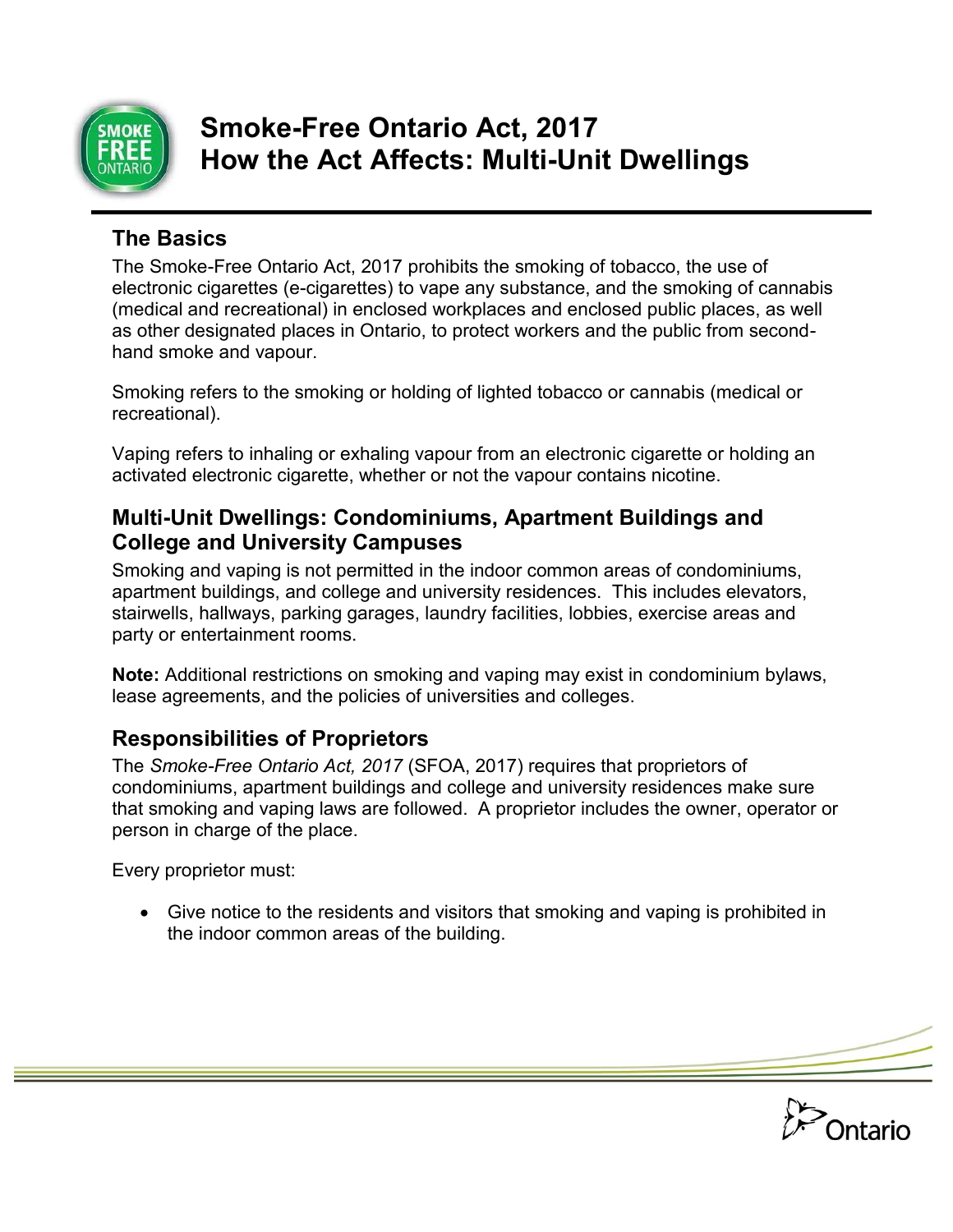- Post "No Smoking" and "No Vaping" signs, or a dual "No Smoking and No Vaping" sign at entrances, exits and washrooms of the indoor common areas, in appropriate locations and in sufficient numbers, to ensure that residents and visitors are aware that smoking and vaping is not allowed.
- Ensure that no ashtrays or similar items remain in the indoor common areas.
- Ensure that persons do not smoke or vape in the indoor common areas.
- Ensure that someone who refuses to comply with Ontario's smoking and vaping laws does not remain in the indoor common area.

### **Enforcement**

Local public health units will carry out inspections and respond to complaints regarding smoking in the indoor common areas of apartments, condominiums and university and college residences.

### **Penalties**

An individual who violates the prohibition on smoking and vaping in the indoor common areas of a condominium, apartment building or university or college residence may be charged and if convicted, may face a maximum fine of \$1,000 (for a first offence) or \$5,000 (for any further offence).

A proprietor of a condominium, apartment building or university or college residence that fails to fulfill their responsibility under the law may be charged and if convicted, may face a maximum fine:

Signage responsibilities

- For individuals: \$2,000 (for a first offence); \$5000 (for a second offence); \$10,000 (for a third offence); \$50,000 (four or more offences).
- For corporations: \$5,000 (for a first offence); \$10,000 (for a second offence); \$25,000 (for a third offence); \$75,000 (four or more offences).

Other responsibilities

- For individuals: \$1,000 (for a first offence) ; \$5,000 (two or more offences).
- For corporations: \$100,000 (for a first offence) ; \$300,000 (two or more offences).

**Ontario** 

This fact sheet is intended as a quick reference only and should not be considered to be legal advice. For more information, please contact your local Public Health Unit.